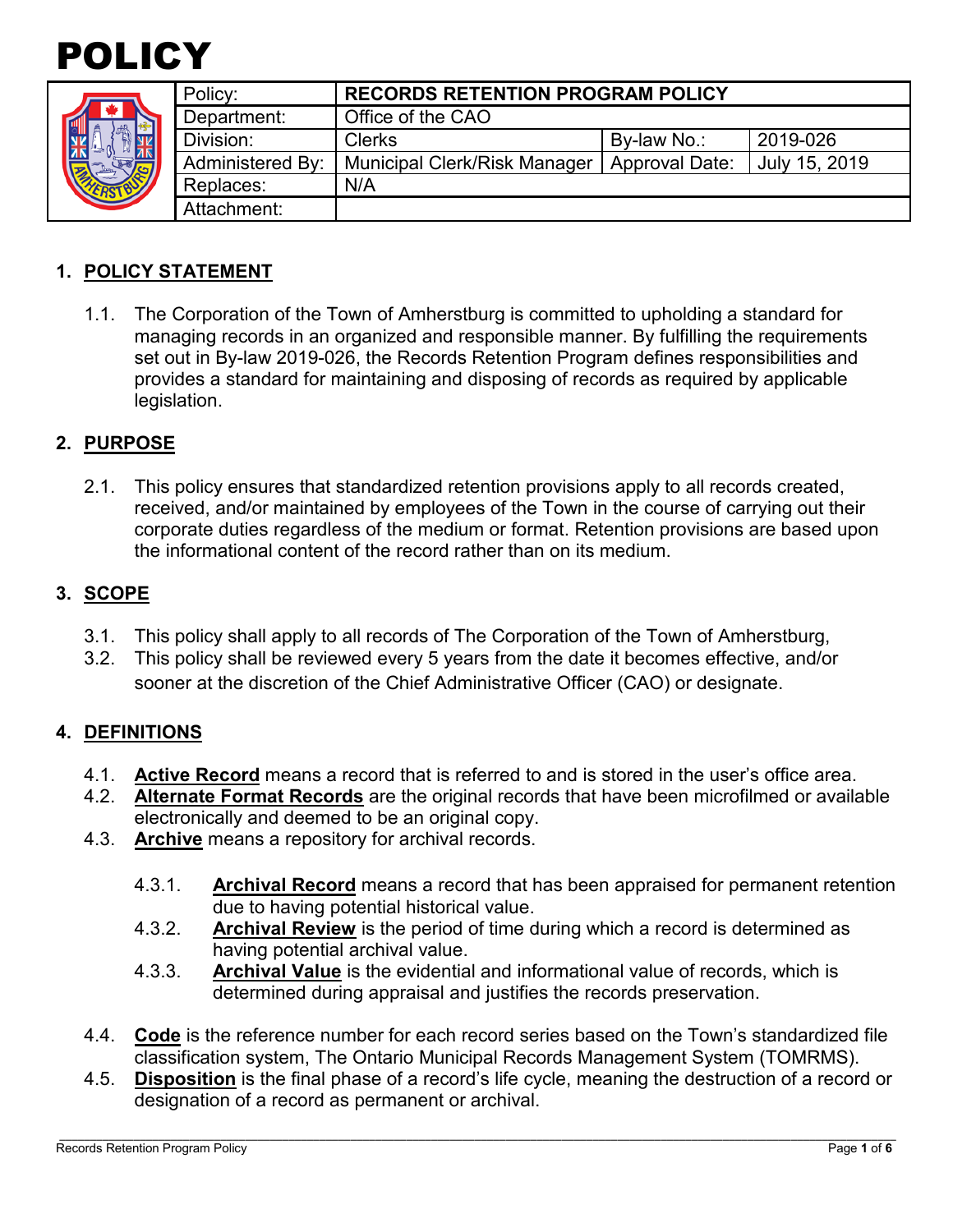- 4.6. **Inactive Record** means a record that is no longer active and is stored in a Records Centre.
- 4.7. **Municipal Freedom of Information and Protection of Privacy Act (MFIPPA)** is Ontario legislation that, with some limitations, provides the public with a right of access to records held by the Town and protects the privacy of personal and sensitive information.
- 4.8. **Primary Group** is a column heading in the retention table that identifies a group of functionally related records that are further broken down into records series.
- 4.9. **Record** has the meaning given to it by Section 2 of the *Municipal Freedom of Information and Protection of Privacy Act*, and includes any record of information however recorded.
	- 4.9.1. **Records Centre** means a storage facility used to house inactive records.
	- 4.9.2. **Records Department** is a column heading in the retention table that identifies departmental responsibility.
	- 4.9.3. **Records Management** is the process of planning, organizing, directing, and controlling all the steps involved in a record's life cycle.
	- 4.9.4. **Record Series** means a group of specifically related records organized within a primary grouping.
- 4.10. **Retention** means the length of time a record is to be retained before its final disposition. Retention descriptions are as follows:
	- C = Current Year;
	- P = Permanent (when a record is preserved and never destroyed);
	- S = Superseded (when a record is updated or replaced with a new version);
	- E = Event Triggered; (refers to a specific event or action that initiates the calculation of a retention period)
	- 4.10.1. **Retention Schedule** means an approved document that authorizes the length of time records are to be retained before their final disposition.
	- 4.10.2. **Retention Table** is the listing of records arranged by primary and secondary groupings, including scope notes and the retention periods of the records.
- 4.11. **Scope Notes** refers to a brief description of the types of specifically related records normally grouped together within a secondary group.
- 4.12. **The Ontario Municipal Records Management System (TOMRMS)** refers to a file classification system supported by the Association of Municipal Clerks and Treasurers of Ontario. TOMRMS is the Town's official file classification system.
- 4.13. **Transitory Record** means a record that has temporary usefulness and is only required for the completion of a routine action or until superseded. They are not required to meet statutory obligations or to sustain administrative or operational functions.
- 4.14. **Vital Record** means a record that is essential to resume or continue the operations of an organization after an emergency; those necessary to recreate the corporation's legal and financial position; and/or those necessary to preserve the rights of the corporation, its employees, customers, and ratepayers.

Common definitions, acronyms, and terms are available in the Glossary located on the Town's Policies webpage.

## **5. INTERPRETATIONS**

5.1. Any reference in this Policy to any statute or any section of a statute shall, unless expressly stated, be deemed to be reference to the statute as amended, restated or re-enacted from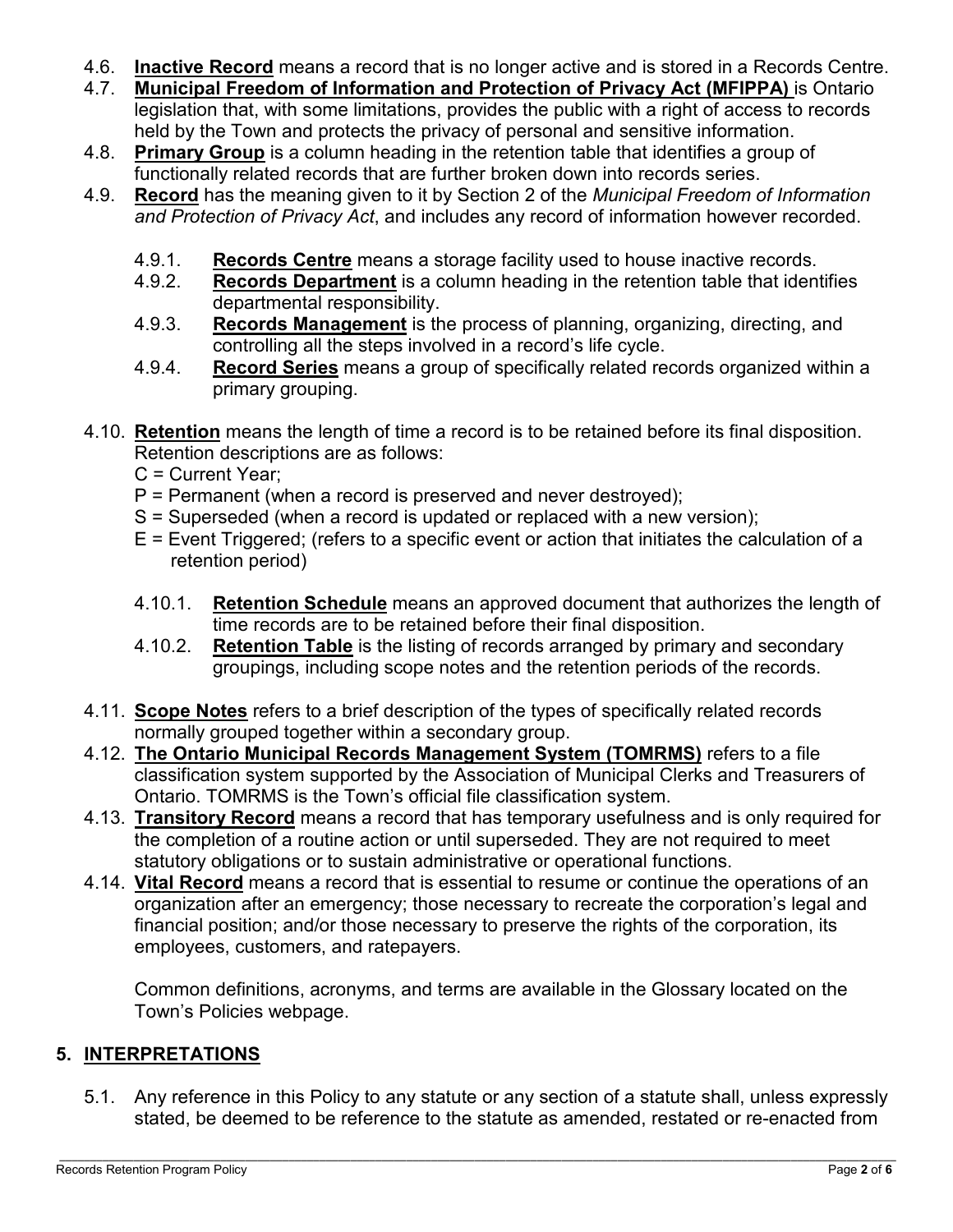time to time. Any references to a By-law or Town policy shall be deemed to be a reference to the most recent passed policy or By-law and any replacements thereto.

## **6. GENERAL CONDITIONS**

## 6.1. **Record Organization**

6.1.1. The Town organizes records according to its approved classification system, TOMRMS.

## 6.2. **Records Storage**

- 6.2.1. Electronic records may be stored in databases, shared drives, or on TOMRMS. Records classification and retention periods in the Records Classification Retention Schedule apply to paper and electronic records.
- 6.2.2. The Town shall store records in a manner that:
	- (i) prevents loss through misplacement, deterioration, destruction, and/or theft;
	- (ii) prevents unauthorized or inappropriate access; and,
	- (iii) ensures continued readability.

### 6.3. **Records and Information Ownership**

- 6.3.1. All records created, received, used, or maintained by staff in the course of their duties on behalf of the Town of Amherstburg are the Town's property.
- 6.3.2. Any staff leaving their positions with the Town shall leave all records behind for their successors. This applies to both temporary and permanent departures, including transfers within the organization.
- 6.3.3. Transfer of original Town records into the possession of private organizations or individuals is prohibited except for the purposes of microfilming, imaging, duplication, format conversion, binding, conservation, or other records management and preservation procedures or where authorized by by-law, legislation or contractual agreement.
- 6.3.4. Records created or accumulated by Town Councillors acting in their political or constituency capacity are not corporate records where these records are stored and managed separately from Town records.
- 6.3.5. Records in the custody of consultants, contractors and private service providers performing work for the Town may be under the control of the Town and subject to the *Municipal Freedom of Information and Protection of Privacy Act, 1990.*
- 6.3.6. Records created by volunteers or part time workers performing work under the direction of a Town employee are corporate records subject to this policy and to the provisions of the *Municipal Freedom of Information and Protection of Privacy Act, 1990.*

## 6.4. **Changes of Custody, Control or Ownership**

6.4.1. When physical custody of original corporate records is transferred to another institution not covered by this policy, a protocol agreement must be in place. The agreement must identify the records in question, define the rights retained by the Town and ensure that the records will be managed in accordance with government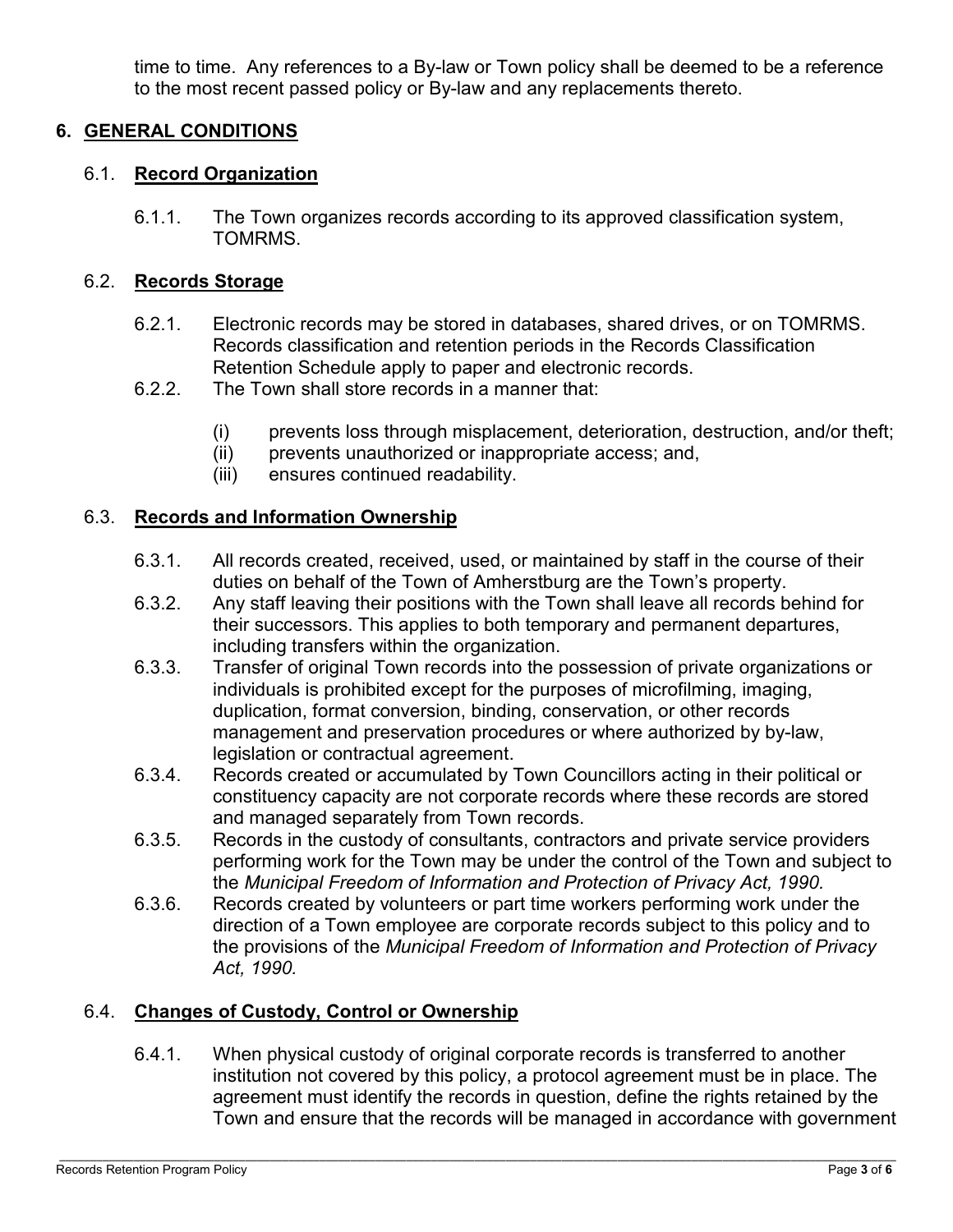legislation, by-laws, regulations, policies, standards and records schedules. Protocol agreements may contain the following provisions:

- 6.4.1.1. the Town may restrict access to or the disposition of records transferred or those created after the transfer;
- 6.4.1.2. new records created or documentation added to existing records may become Town property;
- 6.4.1.3. records must be returned to the Town once they are no longer required or if the information is requested by the Town; and,
- 6.4.1.4. intellectual property rights (such as patents, copyright, etc.) must be retained by the Town.

#### 6.5. **Information Security**

6.5.1. Security measures must be implemented to ensure that records are created, acquired, updated, handled, used, transmitted, transported, filed, stored and destroyed in a manner appropriate to their sensitivity. These security measures must ensure the integrity of the records, protect sensitive information and personal information from unauthorized access or disclosure and protect vital records from damage or loss.

# 6.6. **Record Disposal**

- 6.6.1. No record shall be destroyed unless first classified according to the current records classification system.
- 6.6.2. No record shall be destroyed unless the retention period has expired or the record is a copy of the original record.
- 6.6.3. All records shall be destroyed in a manner that preserves the confidentiality of any information contained in such records.
- 6.6.4. No official record shall be destroyed without the approval of a designated authority.
- 6.6.5. Any records pertaining to pending/actual ligation, an investigation, or a request under privacy legislation shall not be destroyed until such records are no longer required for this purpose.
- 6.6.6. A copy of a record may be destroyed at any time if the original is subject to a retention period established by the Records Retention Schedule.

## 6.7. **Transitory Records**

- 6.7.1. After a final record has been produced and incorporated into the regular filing system, the working materials involved may become superseded or obsolete transitory records and may be destroyed unless otherwise legislated or specified in the records retention schedule.
- 6.7.2. Working materials which are required for ongoing legal, fiscal, audit, administrative or operational purposes are not transitory records.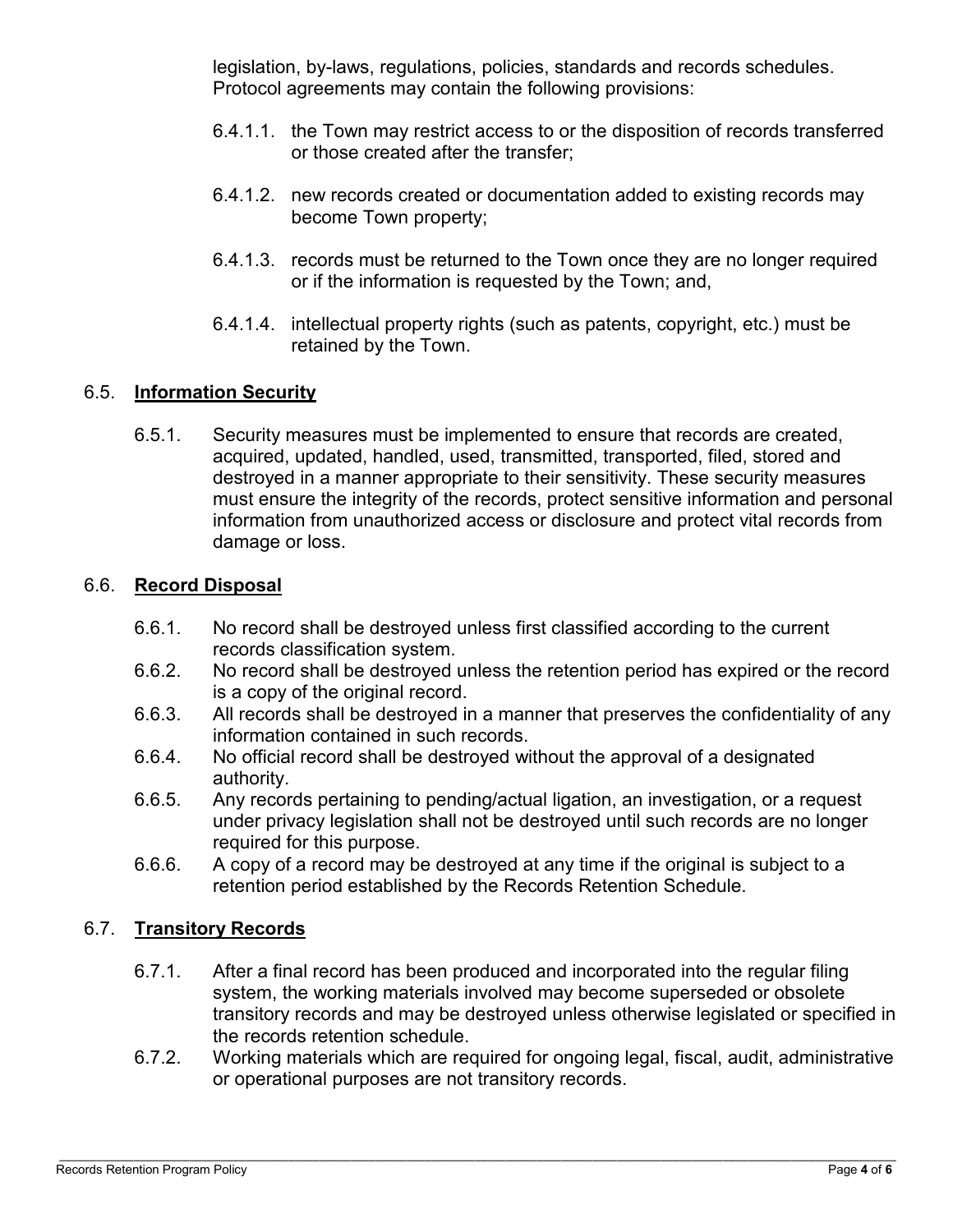6.7.3. Transitory records that are the subject of ongoing legal proceedings or a request under *MFIPPA* must not be destroyed until after the legal proceeding or request has been completed and all possible appeals have been resolved.

## 6.8. **Suspension of Policy**

6.8.1. In the event of a notice of litigation, notice of claim, audit, or investigation for which the Town may have relevant records, the suspension of this policy shall come into effect for all records applicable to the issue until the matter is resolved.

## **7. RESPONSIBILITIES**

- 7.1. **Council** has the authority and responsibility to:
	- 7.1.1. Pass By-law 2019-026, being a by-law to update the retention periods for records of the Town of Amherstburg, delegate the authority for establishing or amending retention periods to the Municipal clerk and to establish a Records Retention Program Policy for the Town of Amherstburg.
- 7.2. **Senior Management Team** has the authority and responsibility to:
	- 7.2.1. Provide corporate leadership and support for the records management program.
	- 7.2.2. Designate staff responsible for ensuring compliance with the rules of the Record Retention Program within their departments.
- 7.3. The **Municipal Clerk** or designate has the authority and responsibility to:
	- 7.3.1. Keep a copy of all disposal reports on a permanent basis.<br>7.3.2. Establish the retention schedule based on legislated requi
	- Establish the retention schedule based on legislated requirements and TOMRMS.
	- 7.3.3. Determine access restrictions to all records as set out under the responsibilities designated to the Clerk as head of *MFIPPA*.
	- 7.3.4. Authorize the disposal of records prior to their destruction. Such authorization shall note the code, subject, title, and period of time the records relate to. This will include identification of the Retention Schedule under which the disposal was authorized. Upon authorizing the disposal of a record, the Clerk shall:
		- 7.3.4.1. Order the record(s) to be destroyed in a manner which complies with the *Municipal Freedom of Information and Protection of Privacy Act*, 1989, as amended; or
		- 7.3.4.2. Set aside the record(s) for long-term or permanent retention.
- 7.4. **Manager of IT** has the authority and responsibility to:
	- 7.4.1. Provide technical support for the installation, maintenance and upgrading of records management software and related programs to ensure compliance and access within the Town's networked systems.
	- 7.4.2. Ensure the security and integrity of electronic records systems.